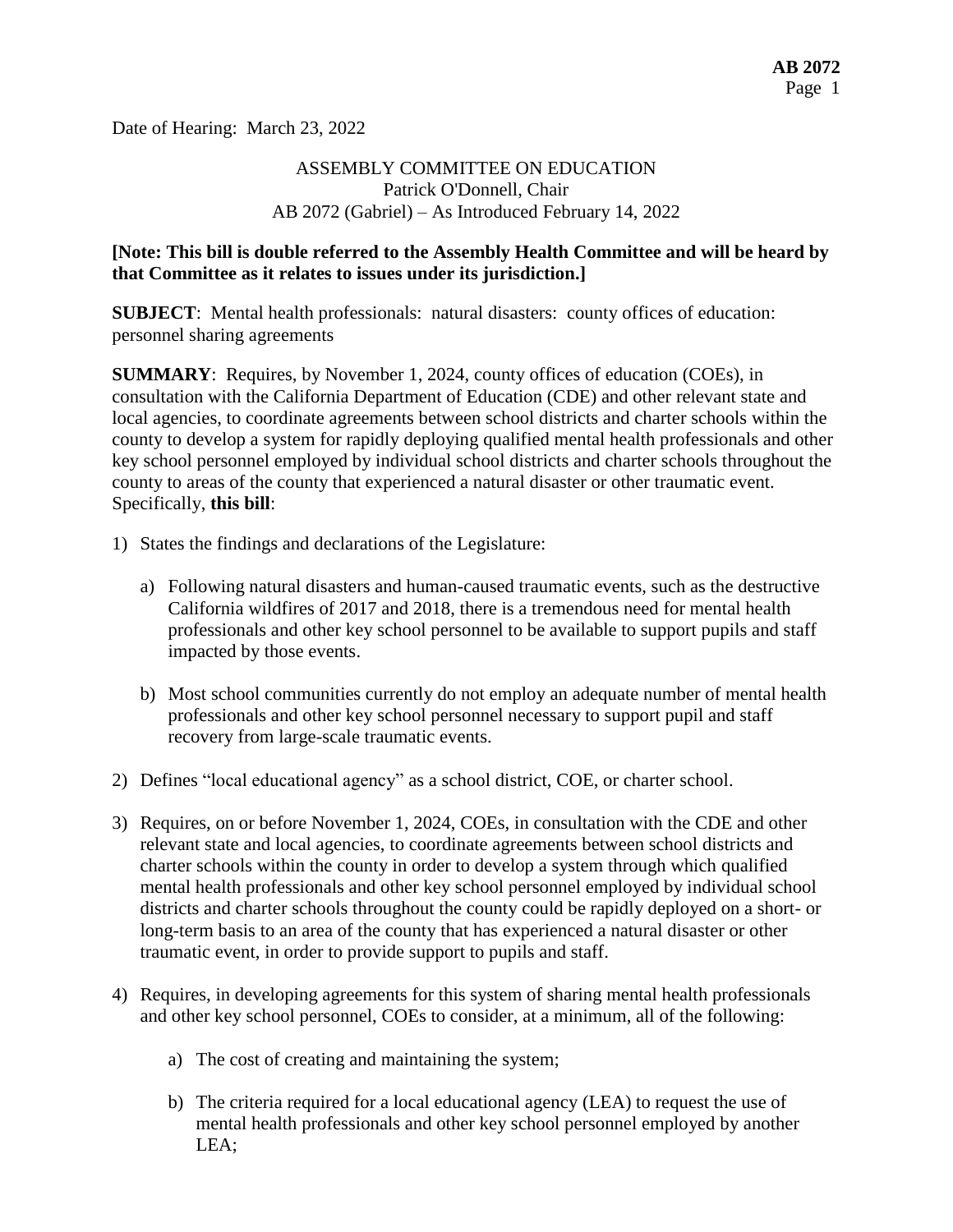- c) Potential reimbursement between LEAs; and
- d) Reimbursement for travel expenses incurred by mental health professionals and other key school personnel.
- 5) Requires single school district COEs to comply with this requirement by entering into agreements with at least one other COE with which they share a border. Requires COEs that share a county border with a single school district COE to enter into agreements with at least one single school district COE in order to comply with this requirement.

#### **EXISTING LAW**:

- 1) Requires each school district or COE to be responsible for the overall development of all comprehensive school safety plans for its schools operating kindergarten or any of grades 1 through 12. (Education Code (EC) 32281)
- 2) Specifies that the schoolsite council or a school safety planning committee is responsible for developing the comprehensive school safety plan. (EC 32281)
- 3) Requires the comprehensive school safety plan to be evaluated at least once a year. (EC 32282)
- 4) Specifies that the comprehensive school safety plan must establish disaster procedures, including a procedure to allow a public agency, including the American Red Cross, to use school buildings, grounds, and equipment for mass care and welfare shelters during disasters or other emergencies affecting the public health and welfare. Requires the school district or COE to cooperate with the public agency in furnishing and maintaining the services as the school district or COE may deem necessary to meet the needs of the community. (EC 32282)
- 5) Requires the Superintendent of Public Instruction (SPI), for apportionment purposes, to credit to an LEA a material loss of average daily attendance (ADA) due to the following reasons, provided the loss has been established to the satisfaction of the SPI by affidavits of the members of the governing board or body of the LEA:
	- a) Fire;
	- b) Flood;
	- c) Impassable roads;
	- d) Epidemic;
	- e) Earthquake;
	- f) The imminence of a major safety hazard as determined by the local law enforcement agency;
	- g) A strike involving transportation services to pupils provided by a non-school entity. (EC 46392)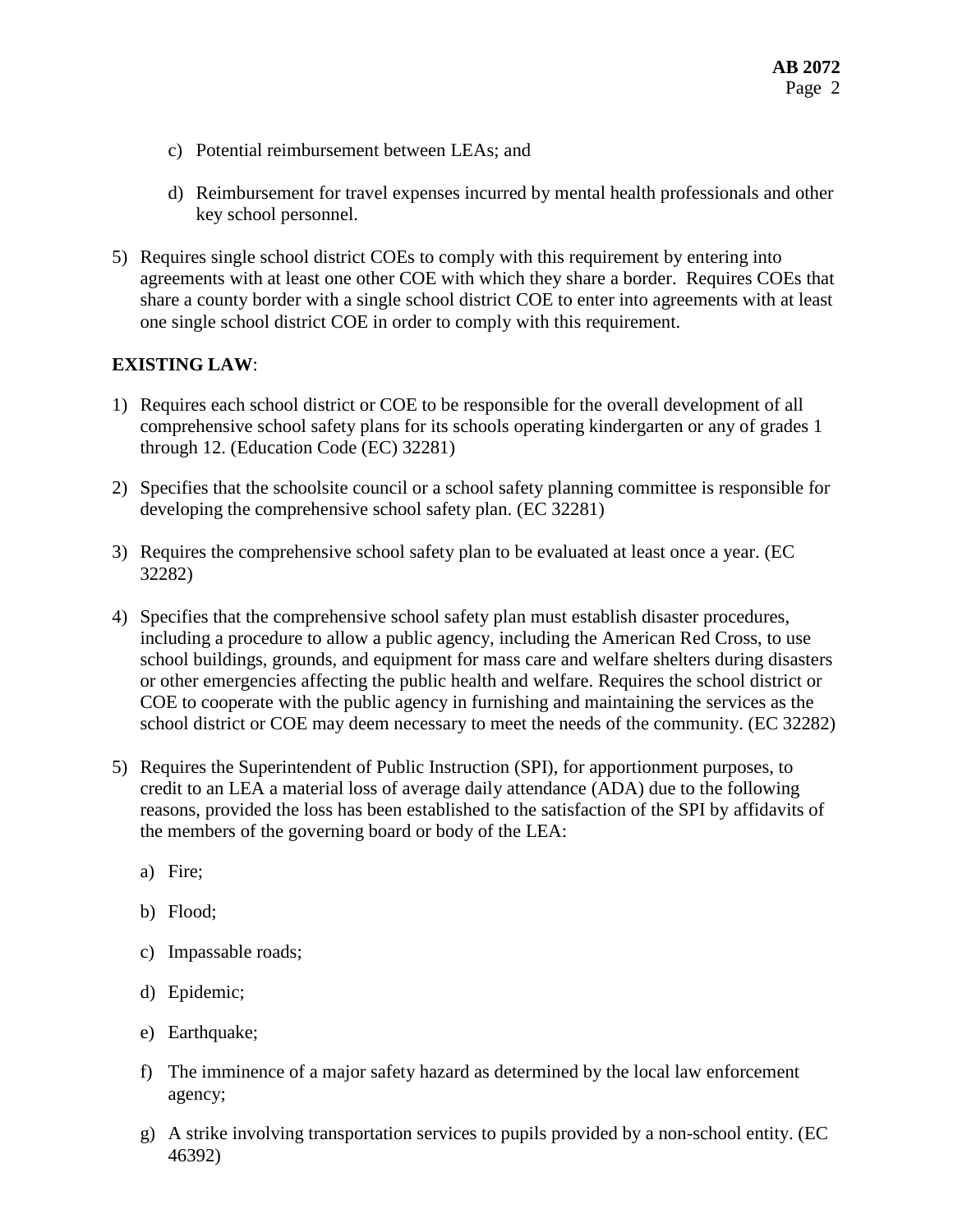6) In the event of a state of emergency declared by the Governor in a county, requires the SPI to determine the length of the period during which ADA has been reduced by the state of emergency, and prohibits the SPI from extending the period into the next fiscal year except upon a showing by a LEA, to the satisfaction of the SPI, that extending the period into the next fiscal year is essential to alleviate continued reductions in ADA attributable to the state of emergency. (EC 46292)

### **FISCAL EFFECT**: Unknown

#### **COMMENTS**:

*Intent of the bill.* This bill would require COEs to facilitate planning conversations and agreements between the school districts and charter schools within the county for the sharing of key personnel when responding to an emergency or crisis. The bill is modeled after the existing mutual aid system, used by peace officers and other support personnel, with the idea that the framework of mutual aid could be applied to LEAs in a time of crisis. The type of agreement is not specified in the bill, and therefore the agreements established across the state could range from informal to formal memorandums of understanding. This flexibility will be critical as each region of the state develops their agreements; local contexts, resources, and needs may uniquely form the format and terms of each.

Giving the increasing frequency of natural disasters attributed to climate threats, as well as other human-created emergencies, LEAs throughout California will require broad support and resources. When emergencies strike, the toll on school communities can be profound. Schools often close and students lose valuable instructional time that is rarely made up. Student and staff mental health may also suffer. However, LEAs well equipped to respond to emergencies are able to ensure continuity of learning and foster school connectedness despite the extenuating circumstances. Once robust planning is well underway, schools, emergency personnel can better coordinate response activities to ensure that student, and school personnel safety needs are met.

*Need for the bill.* According to the author, "Unfortunately we are living in a time where the effects of climate change are worsening. We are seeing more extreme wildfires, floods and other weather related disasters. At the same time, we are seeing a rise in school shootings. We must act preventatively to save lives and prepare to provide the services needed when disaster strikes. AB 2072 will facilitate conversations and planning on the local level so that when disaster strikes, school districts have a mutual aid plan in place that will help ensure that the appropriate mental health professionals are available to provide crisis support and mental health services to students and faculty."

*Examples of other state and local government systems equipped to provide emergency support.*  The California Mutual Aid System is an extension of the concept of "neighbor helping neighbor." Both local agreements and statewide coordination assist with providing additional, specialized personnel necessary for mitigating the effects of disasters, whether natural or mancaused. Some examples of existing mutual aid plans include: The California Law Enforcement Mutual Aid Plan (which includes The Coroners' Mutual Aid and Mass Fatality Management Planning Program), The California Fire Service and Rescue Emergency Mutual Aid Plan, and The California Medical Mutual Aid Plan.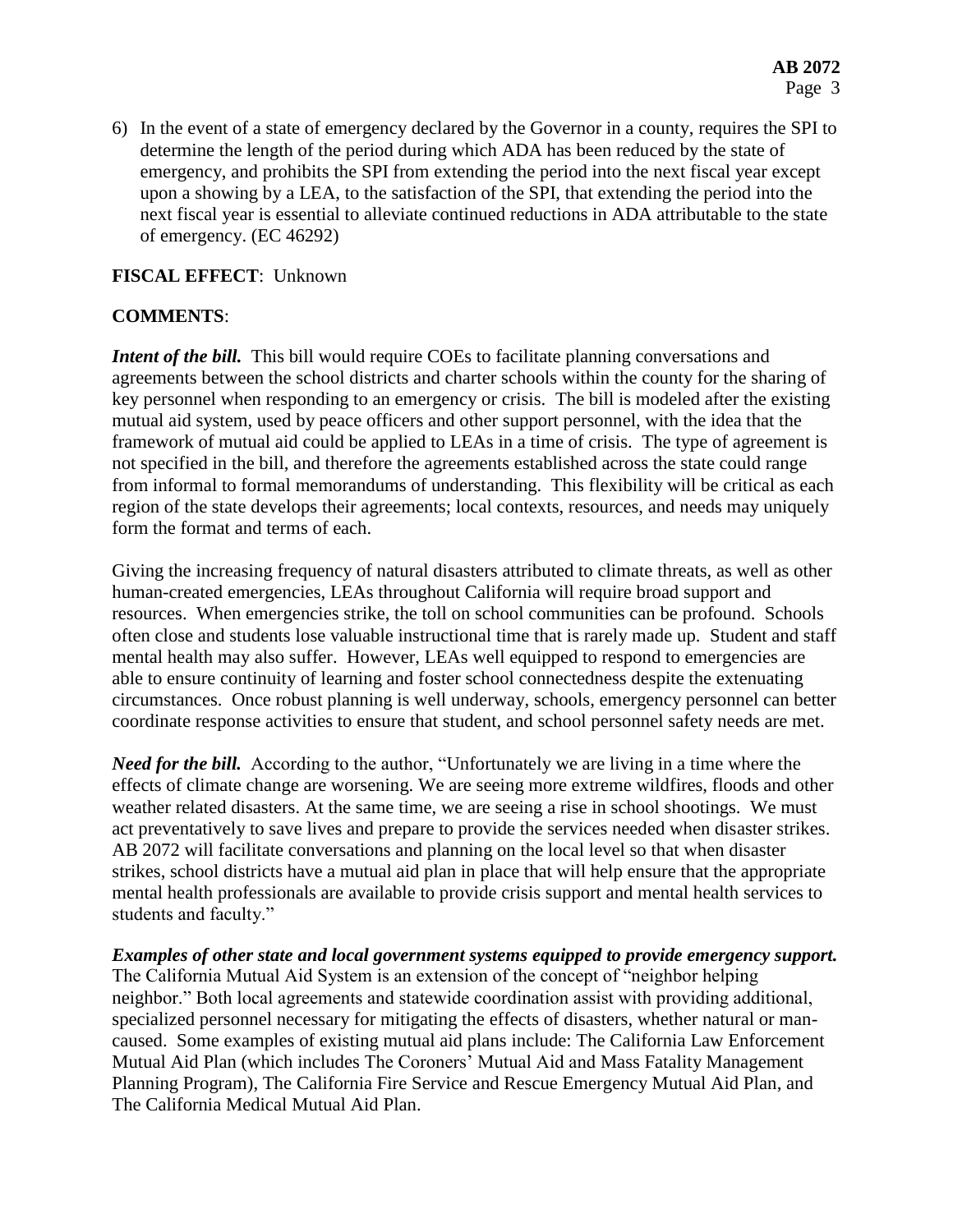Each mutual aid plan is unique, but most involve agreements between local governments to provide key personnel during or after natural disasters, or other human-caused events. Often, local governments first work with neighboring jurisdictions and when that capacity is exhausted, reach out to a regional structure, which in turn reaches out to the state, as necessary. Mutual aid agreements plans may or may not include reimbursement for staff time or travel expenditures.

There are over 1,000 school districts and approximately 1,300 charter schools in California. Establishing individual agreements between each school district, COE and charter school for this purpose likely will not yield the greatest administrative efficiencies or effectiveness. However, if agreements are established throughout the geographic area of each county, where collaboration and partnerships may already exist, public school leaders will be closer to being better resourced and able to support their communities when responding to an emergency event.

*LAO recommendations on climate impacts***.** In January 2021, the Legislative Analyst's Office (LAO) responded to a request from the California State Assembly Speaker related to climate impacts on various policy sectors: transportation, health, K-12 education and childcare, housing, and workers and employers. The LAO identified California's five major climate hazards: temperature increases and extreme heat, drought, flood, wildfire, and sea-level rise. For K-12 education and childcare, the LAO described the key ways in which this policy area is impacted by climate change:

- Climate change impacts increase likelihood that schools will need to respond to emergencies and public health issues;
- Schools will need to take steps to avoid disrupting education and services;
- Climate change will require modifications to many existing and future school facilities; and
- Responding to impacts of climate change will have fiscal impacts on schools.

Acknowledging that schools are primarily managed at the local level, many of the decisions about how to adapt to climate impacts will be made by governing boards and district and site administrators, However, the state also has an important role in ensuring that schools will be prepared to keep students safe and learning, despite external circumstances.

Included among the key issues identified by the LAO for legislative consideration is the consideration for how the state can support local efforts for preparedness and response activities, many of which require collaboration across different agencies. To do so, the LAO suggested that the Legislature fund grants to support emergency planning activities at the LEA level – specifically those that face the greatest risk and/or might have less capacity to prepare and respond to climate threats without state assistance.

Aligned with the LAO recommendations, this bill will create competitive grants for LEAs, administered by the CDE, to support emergency planning activities at the local level. Contingent upon an appropriation, this bill will require the CDE to prioritize grants for high need and underprepared parts of the state, as well as those that demonstrate a willingness and ability to coordinate with related state and local emergency response agencies. Given the increasing frequency and intensity of climate change impacts and related natural disasters, public schools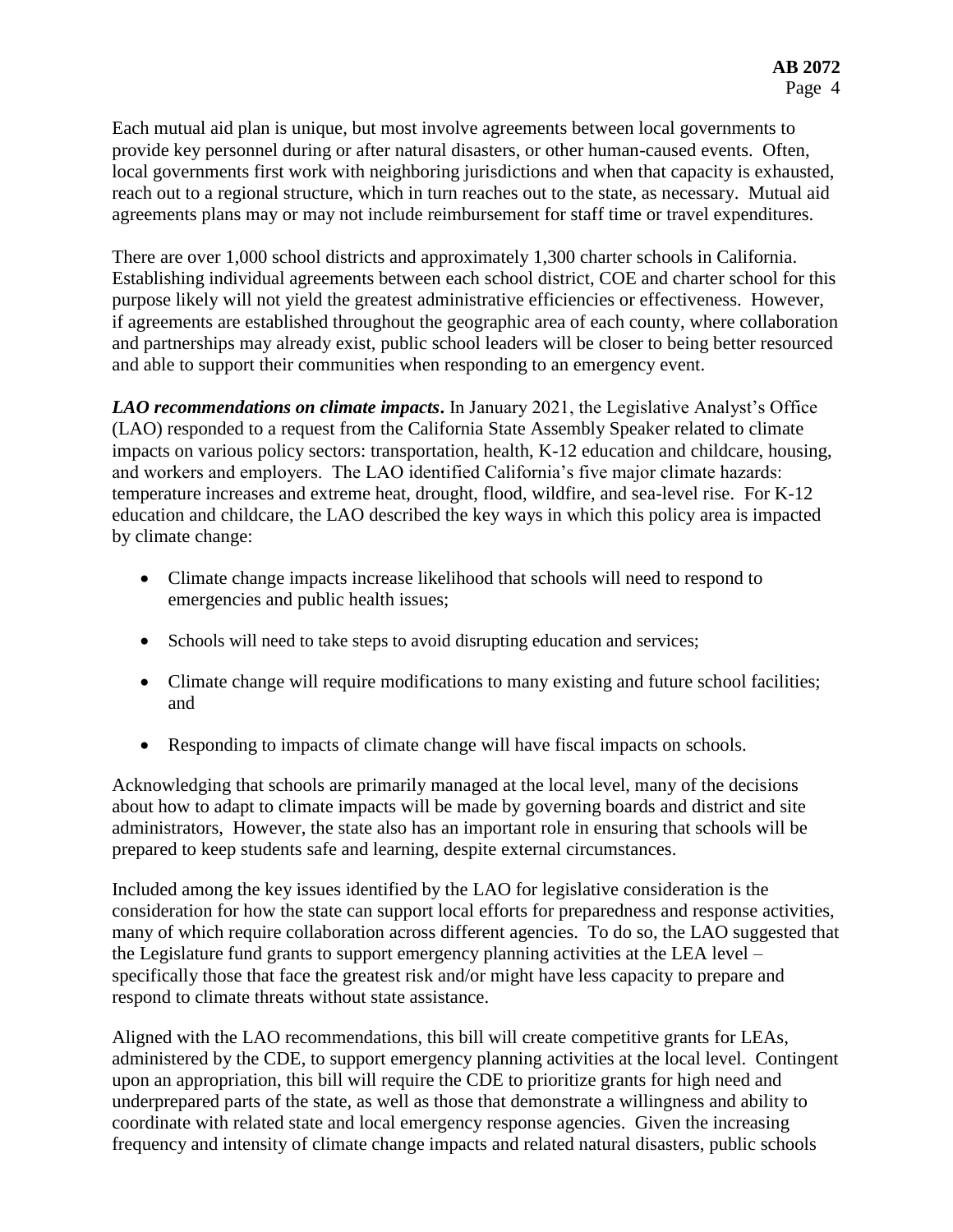need tremendous support and resources in order to prioritize emergency preparedness, response and climate adaptation strategies. Although not every emergency or crisis can be planned for, school communities that have invested in disaster preparedness and have strong relationships with related local agencies are far more likely to successfully support the needs of their students and staff when needed.

*The increasing frequency of climate-related disasters in California.* **In 2021, in addition to** living with the COVID-19 pandemic, Californians were impacted by wildfires and other natural disasters. Climate change continues to intensify and lengthen the fire season in California. The state has experienced unprecedented wildfire activity over the past several years, with increases in the number and severity of wildfires. The state experienced 4 of the 20 largest wildfires in its history in 2021.

*The Camp Fire and the impact on schools.* The Camp Fire, which began on November 18, 2018, in Butte County was, at the time, the deadliest and most destructive wildfire in California history. The Camp Fire burned 153,336 acres of land (almost 240 square miles) and destroyed the town of Paradise, which had a population of 27,000, within the first six hours of the fire. According to a November 21, 2018, report by the *Redding Record*, when the fire was 95% contained it had destroyed 13,631 residences, 275 multifamily residences, and 514 commercial buildings. Additional reports stated that 4,404 barn sheds were also destroyed. At least eightyfive deaths were confirmed. The total monetary damage was \$16.5 billion. Due to the evacuations, one hundred-percent of the student population met the definition of homeless under federal law and were considered homeless for the duration of the school year. In addition to the impact to students, 260 of 400 district staff members lost their homes and another 60 were displaced by the fires. Students and school staff alike suffered trauma from the fires and their ongoing impact.

*The California 2020 wildfire season.* The 2020 California wildfire season was characterized by a record-setting year of wildfires that burned across the state of California. Nearly 10,000 fires burned over 4.2 million acres, more than 4% of the state's roughly 100 million acres of land, making 2020 the largest wildfire season recorded in California's modern history. California's August Complex fire was described as the first "gigafire," as the area burned exceeded 1 million acres. The fire crossed seven counties burned an area larger than the state of Rhode Island. On August 19, 2020, the state was battling 367 known fires, many sparked by intense thunderstorms. In early September 2020, a combination of a record-breaking heat wave and Diablo and Santa Ana winds sparked more fires and explosively grew the active fires, with the August Complex more than doubling the Mendocino Complex's size, to become California's largest recorded wildfire. Due to the COVID-19 pandemic, many schools were closed for in-person instruction in 2020 and students learned at home through remote instruction. The direct impact of the 2020 wildfire season to schools was minimal; however, it would have likely been greater if students were on campus. Students learning at home were impacted by the other residual effects of wildfires, such as poor air quality.

*Emergency proclamations and levels of disaster assistance.* State and federal statute detail several processes for the proclamation or declaration of an emergency. Each proclamation and declaration type provides a different level of disaster assistance from local, state and federal agencies, which primarily serve to support cities and counties. For context, the Governor requested, and on November 12, 2018, California was granted, a Presidential Declaration of a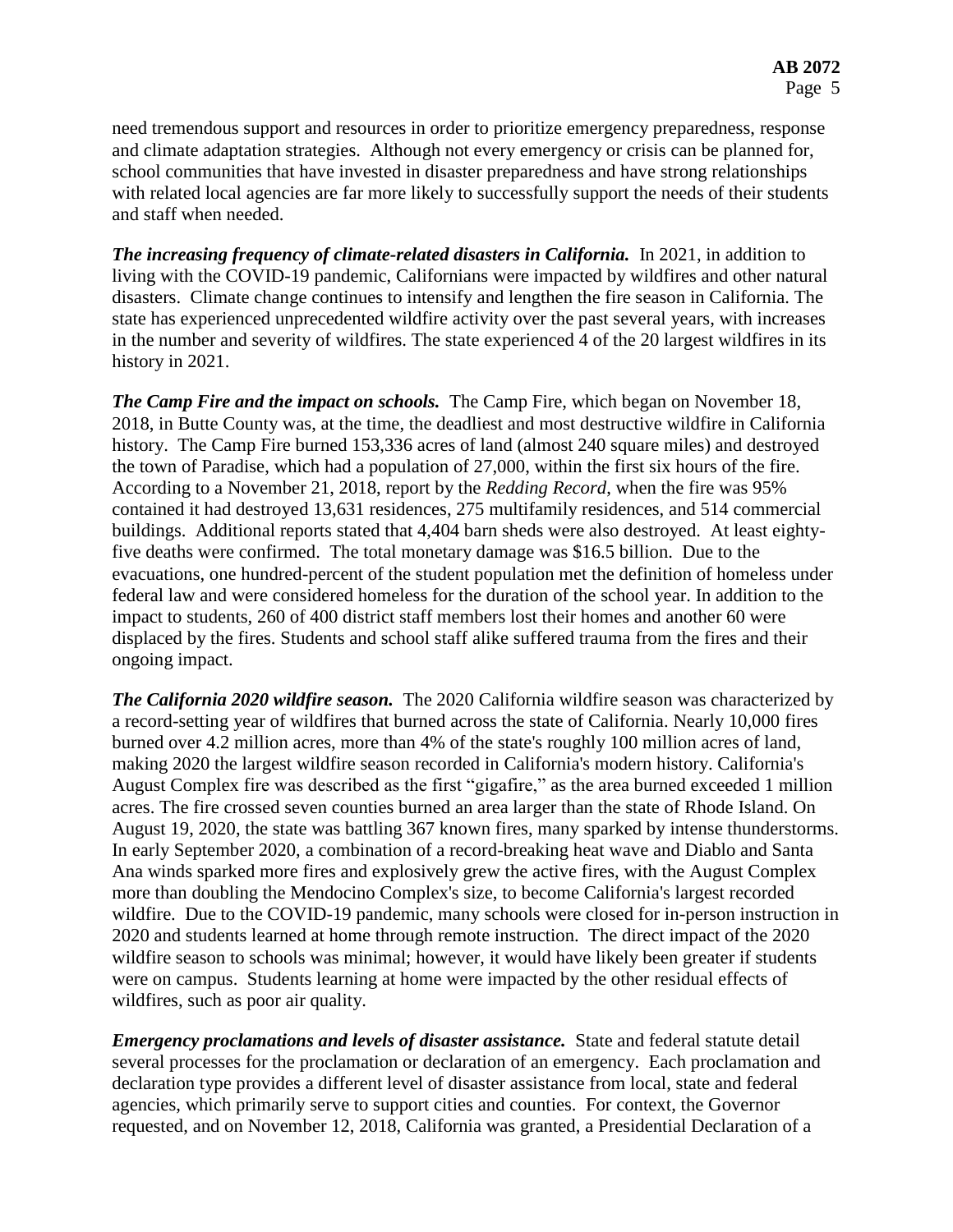Major Disaster for Butte, Los Angeles and Ventura Counties related to the impacts of the Camp, Hill and Woolsey Fires.

- Local Emergency Proclamations: Pursuant to Government Code 8558, if a local government determines that the effects of an emergency are beyond the capability of local resources to mitigate effectively, the local government must proclaim a local emergency. This proclamation, in part, serves as a prerequisite for requesting a Governor's Proclamation of a State of Emergency and/or Presidential Declaration of an Emergency or Major Disaster;
- Director's Concurrence: The California Disaster Assistance Act authorizes the director of the Governor's Office of Emergency Services (Cal OES), at their discretion, to provide financial assistance to repair and restore damaged public facilities and infrastructure;
- Governor's Proclamation: The Governor, on behalf of the impacted local government, may proclaim an emergency as authorized by the powers authorized by the Emergency Services Act. This proclamation authorizes the Cal OES Director to provide financial relief for emergency actions and restoration of public facilities and infrastructure; a prerequisite when requesting federal declaration of a major disaster or emergency;



Source: Data compiled from www.fema.gov/disaster

• Presidential Declaration of an Emergency: The Governor, on behalf of the impacted local government, may request this declaration which supports response activities of the federal, state and local government. It also authorizes federal agencies to provide "essential" assistance including debris removal, temporary housing and the distribution of medicine, food and other consumable supplies; and

 Presidential Declaration of a Major Disaster: The Governor, on behalf of the impacted local government, may request this declaration which supports response activities of the federal, state and local government. The Presidential Declaration of a Major Disaster goes beyond the Presidential Declaration of an Emergency and authorizes the implementation of some or all federal recovery programs including individual assistance and hazard mitigation. It helps people in the impacted areas through eligibility for support including crisis counseling, housing and unemployment assistance and legal services. It also provides public assistance to help state, tribal and local governments with ongoing emergency response and recovery, including the repair and replacement of disaster-damaged facilities and infrastructure, including roads, bridges, and utilities.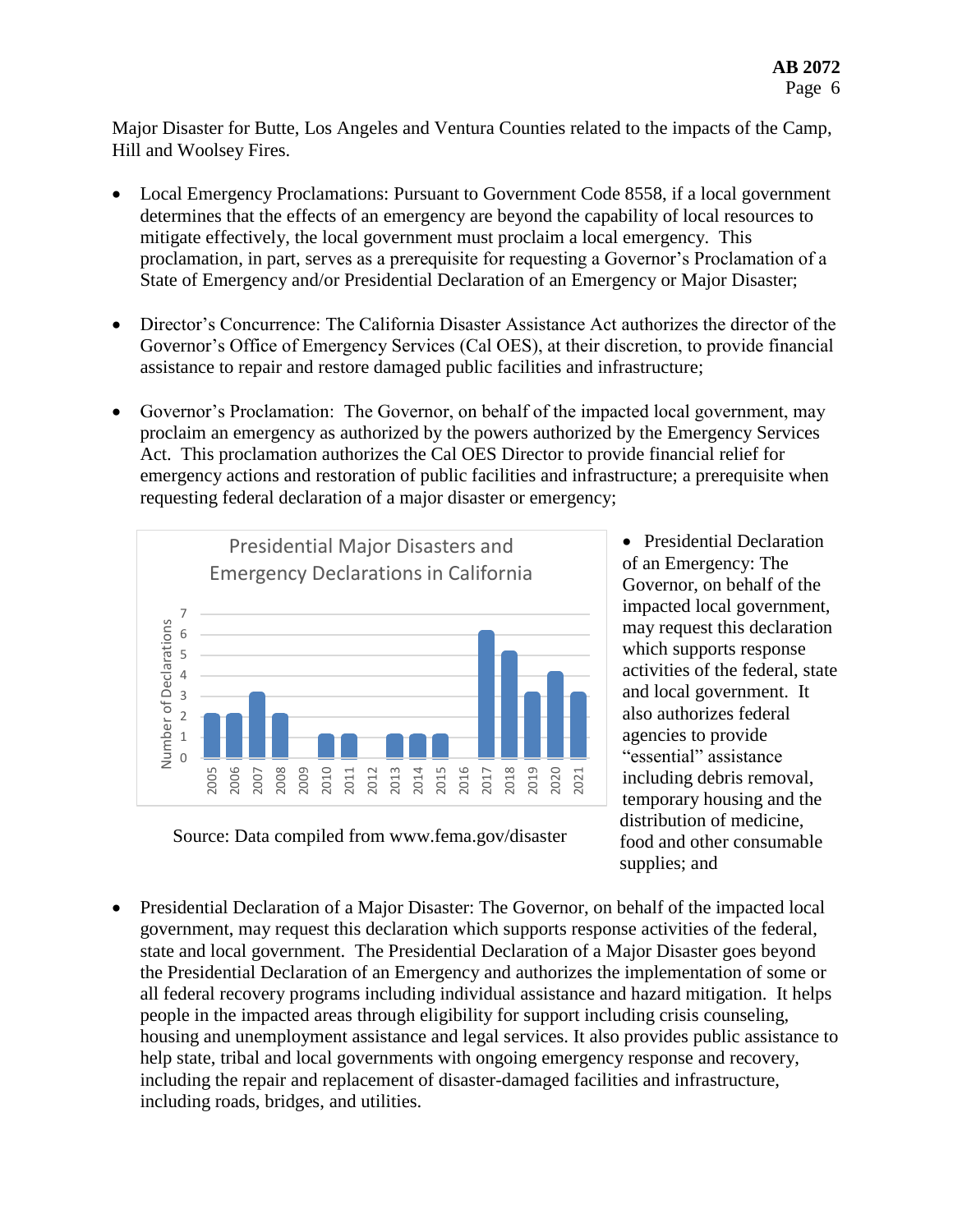In recent years, there have been markedly high numbers of Presidential Major Disaster and Emergency Declarations in response to natural disasters in California, according to data from the Federal Emergency Management Agency (FEMA), as shown in the table above.

### *Increasing frequency and duration of school closures prior to the onset of the COVID-19 pandemic*. The number of temporary school closures in California was increasing in the years leading up to the COVID-19 pandemic, due in large part to the increased incidence of climatefueled wildfires. Large fires in San Diego County caused mass school closures in 2003 and 2007, and more recently a dramatic and sustained increase in closures has resulted from frequent wildfires, including the devastating Camp Fire of 2018 in Butte County.

According to CalMatters' *Disaster Days* series (which compiled data from waivers submitted to the CDE from LEAs requesting credit for funding lost due to school closures over the last two decades), nearly two-thirds of the 34,000 school closure days recorded in California since 2002 have been due to wildfires. Of these, more than half have occurred since 2015, highlighting a trend in increasing wildfire-related closures, including those due to poor air quality, fire damage, power outages, and public safety power shutoffs (PSPS) caused by wildfires. In the 2018-2019 school year, there were nearly 4,900 school closure days in California, affecting 2,260 schools and over 1.2 million students, or nearly 1 in 5 students in California. Of these closures, 62% were related to the November 2018 Camp Fire. In the fall of the 2019-2020 school years, power shutoffs were a major cause for school closures. Between September and November of 2019, schools in at least 34 counties issued temporary closures due to fires and preventative power shutoffs.



Source: CalMatters Disaster Days: How megafires, guns and other 21st century crises are disrupting California schools

During one week in November, 2018, over 180 school districts, with a combined enrollment of more than 1 million students, reported at least one school closure day due to hazardous air quality resulting from the Camp and Woolsey fires in Butte County and Ventura County, respectively.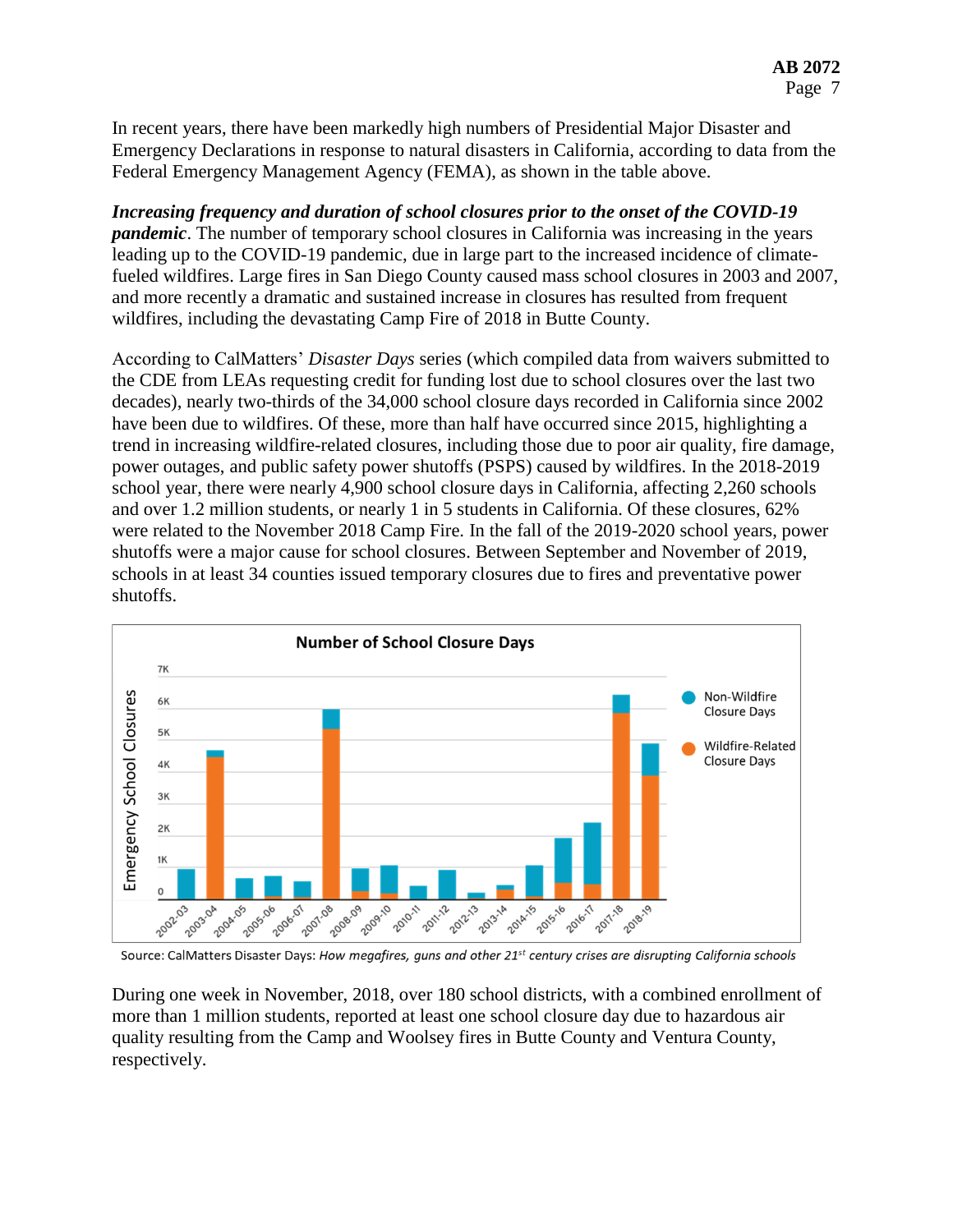



Source: CalMatters Disaster Days: How megafires, guns and other 21<sup>st</sup> century crises are disrupting California schools

The duration of school closures has also increased significantly in the last several years. Until recently, only a handful of schools reported losing ten or more instructional days in a single year due to wildfire-related school closures, but in the last two years that number has risen to more than 270. CalMatters identified at least 480 California public schools that have lost 10 or more instructional days for fire-related issues since the 2017-18 term.

*Impact of COVID-19 on schools.* In prior years, wildfires were the predominant reason for school closures, but in 2020 the unprecedented months-long closure of nearly all schools across the nation due to the COVID-19 pandemic has far exceeded any other school closures on record in both magnitude and duration. To mitigate the spread of the pandemic, virtually all of the schools in California closed in mid-March 2020, and remained closed through the end of the 2019-20 school year. Numerous state and federal funding sources and programs incentivized the reopening of schools for remote instruction, or distance learning, for the start of 2020-21 school year. As case levels dropped and additional precautons, such as masks, were put in place most schools were able to re-open successfully. However, the ongoing demands of a pandemic made the operation of schools extremely challenging. Some of the pandemic-related demands include school COVID-19 exposures, contact tracing coordination, distribution of personal protective equipment (PPE) supporting student and staff mental health, staffing shortages, supply chain challenges, the Delta and Omicron variants, COVID-19 testing, mask requirements, and vaccination rollouts.

School leaders looked to and coordinated with local and state public health officials, among others, to support their school communities during the pandemic. Resource and service coordination with schools varied greatly across the state due to numerous contributing factors including, but not limited to access to resources, preexisting relationships and partnerships, local politics, beliefs, and demographics.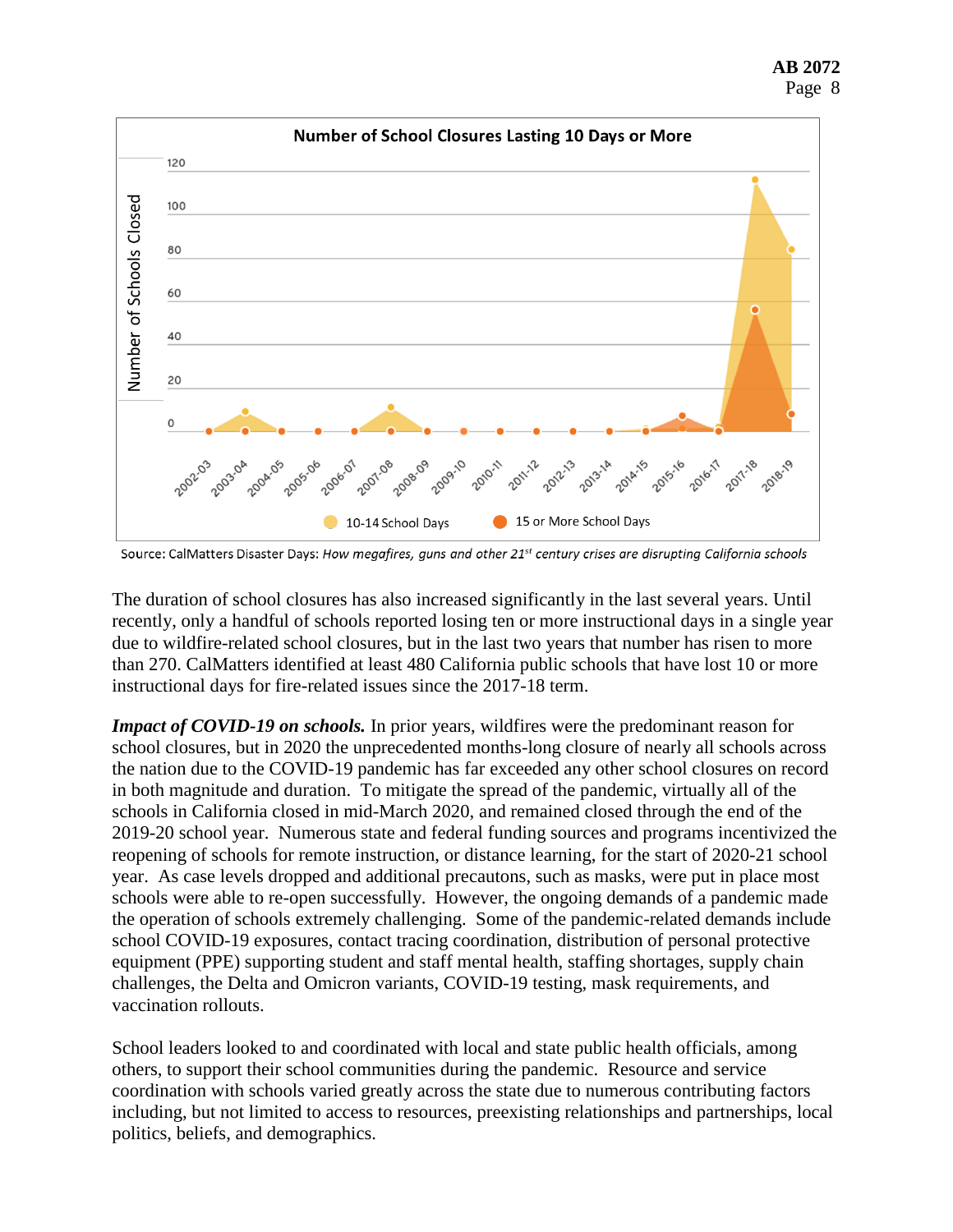*Request for allowance of attendance due to emergency conditions.* LEAs receive funding largely based on their average daily attendance (ADA). Total ADA is defined as the total days of student attendance divided by the total days of instruction. Emergencies can result in loss of funding due to reduced attendance. Furthermore, LEAs face financial penalties for failing to meet the minimum required instructional days and instructional times for a given school year, which means closing schools can result in financial loss for LEAs. Schools that experience a material loss of instructional time or ADA due to emergencies can submit a Request for Allowance of Attendance Due to Emergency Conditions, Form J-13A to the CDE to obtain approval for attendance and instructional time credit.

The Local Control Funding Formula (LCFF) funding apportioned to the school is not immediately impacted by emergency school closures. Because the top priority of LEAs during emergency closures is student safety and crisis management, and because LEAs are encouraged to adjust their calendars to make up for missed instructional time before requesting instructional time credit, Form J-13A requests are often submitted long after the emergency closure occurs.

Modifications were made to the Form J-13A process and requests for material decreases in attendance when school remains open and school closures that occur between September 1, 2021, and June 30, 2022, related to the COVID-19 pandemic, as a result of AB 167 (Chapter 252, Statutes of 2021).

*School safety plans.* All LEAs are responsible for developing a comprehensive school safety plan for their schools to aid in the prevention of campus crime and violence and to address concerns of student safety. The school safety plan must establish disaster procedures, including procedures for earthquake response and a procedure to allow a public agency, including the American Red Cross, to use school buildings, grounds, and equipment for mass care and welfare shelters during disasters or other emergencies affecting the public health and welfare. Emergency school closure and related decisions are made at the LEA level, and procedures for notifying students and parents of the closure vary.

The school safety plan is developed by a school site council or a school safety planning committee. Current law requires a school to submit the school safety plan to the school district or COE for approval and requires the school district or COE to annually notify the CDE of any schools that have not complied with the requirement to develop a school safety plan. The SPI is authorized to impose a fine of not more than \$2,000 against a school district or COE for any willful failure to make any required report. According to the CDE, there has been no report of noncompliance by schools and no district or COE has been fined for willfully failing to report a school that has not developed a school safety plan. According to a 2017 report by the California State Auditor, *School Violence Prevention: School Districts, County Offices of Education, and the State Must Do More to Ensure That School Safety Plans Help Protect Students and Staff During Emergencies,* the CDE is not providing sufficient guidance to LEAs to help them ensure their schools comply with safety plan requirements. Further, the State Auditor notes that CDE has never conducted any oversight activities, such as audits, to ensure that LEAs are appropriately approving safety plans that their schools submit. Based on their reviews, the Auditor contends that if CDE had conducted a survey or audit on this topic, it would have found that LEA's schools were failing to submit safety plans.

Charter schools are also required to develop comprehensive school safety plans, including specified elements.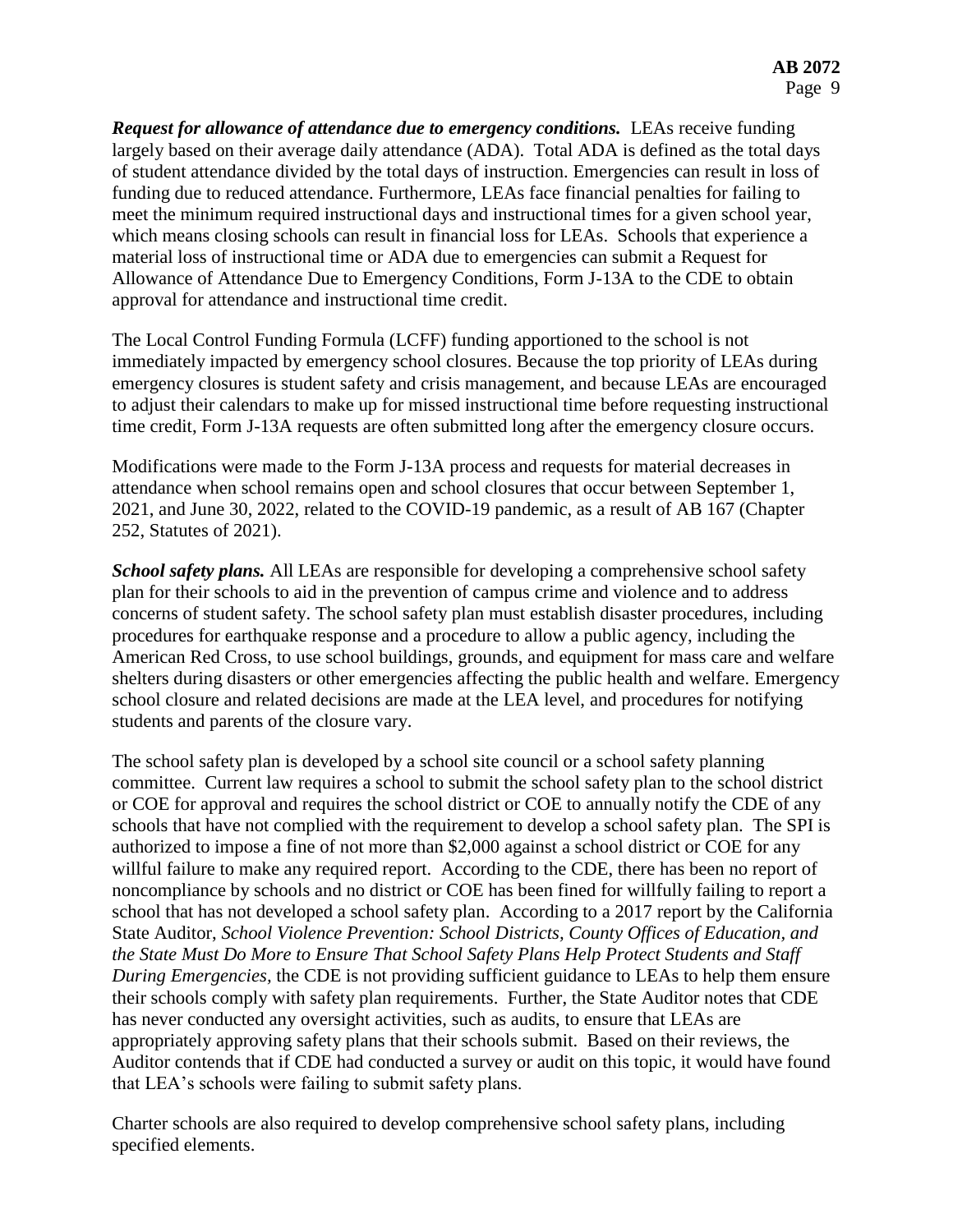*Standard Emergency Management System.* According to the Governor's Office of Emergency Services (CalOES), the Standard Emergency Management System (SEMS) is the cornerstone of California's emergency response system and the fundamental structure for the response phase of emergency management. The system unifies all elements of California's emergency management community into a single integrated system and standardizes key elements. SEMS was created in California in order to facilitate priority setting, interagency cooperation, and the efficient flow of resources and information during emergency response. SEMS incorporates the following:

- Incident Command System A field-level emergency response system based on management by objectives;
- Multi/Inter-agency coordination Affected agencies working together to coordinate allocations of resources and emergency response activities;
- Mutual Aid A system for obtaining additional emergency resources from non-affected jurisdictions; and
- Operational Area Concept County and its sub-divisions to coordinate damage information, resource requests and emergency response.

*Related legislation.* AB 544 (O'Donnell) of this Session requires LEAs to provide the CDE information related to each school facility, schoolsite, or school property owned or leased by the LEA.

AB 2814 (Wood) of this Session establishes the Emergency Planning Grant Program, under the administration of the CDE. Requires, upon an appropriation by the Legislature for this purpose, the CDE to award \$1 million in competitive grants to LEAs to support emergency planning activities.

AB 72 (Committee on Budget), Chapter 1, Statutes of 2019, appropriated \$64 million to reimburse counties for property tax losses incurred in the 2017–18 and 2018–19 fiscal years as a result of the 2017 and 2018 wildfires.

AB 918 (Smith) of the 2019-20 Session would have required the CDE to develop and submit recommendations to the Legislature and Governor to develop a system through which qualified mental health professionals employed by LEAs throughout the state could be rapidly deployed on a short- or long-term basis to an area of the state that has experienced a natural disaster or other traumatic event, in order to provide support to pupils and staff. This bill was held in the Assembly Appropriations Committee.

AB 1837 (Smith) of the 2019-20 Session would have required the SPI to establish a State Assistance for Emergency Response (SAFER) Team within the CDE to provide guidance and support to LEAs experiencing emergencies. This bill was held in the Senate Education Committee.

AB 2126 (O'Donnell) of the 2019-20 Session would have required the CDE to develop and implement a website and app for the purpose of collecting temporary school closure information for LEAs from superintendents and charter school administrators. This bill was held in the Senate Appropriations Committee.